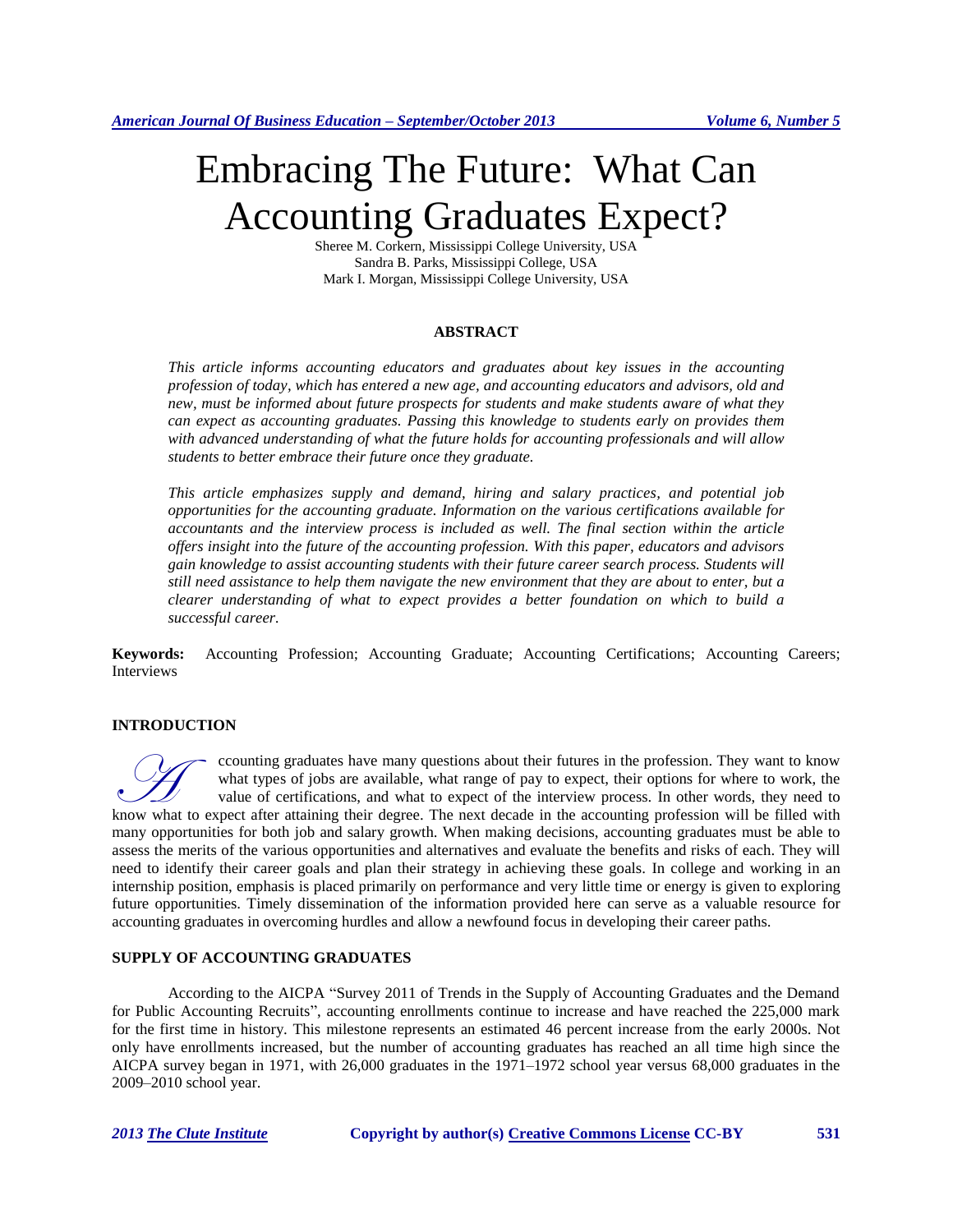Also, according to the AICPA report, there is a concern that colleges and universities are struggling to keep the supply up due to the growing number of accounting programs that reject qualified applicants because they do not have the capacity to accept them. The report stated that 20 percent of AACSB-accredited accounting programs are turning away an average of 125 qualified applicants each year.

# **HIRING OF ACCOUNTING GRADUATES BY CPA FIRMS**

The hiring and demand for accounting graduates slowed during the economic downturn and, according to CPA Trendlines, CPA firms cut an estimated 50,000 jobs in the first 20 months of this recession. However, hiring of accounting graduates is now on the rebound and there is expected to be a strong demand for the class of 2013. For example, in 1971, around 8,800 new accounting graduates were hired by CPA firms and in 2010, this number reached more than 33,000. According to the U.S. Bureau of Labor Statistics, the projected growth for accountants and auditors for the years 2010–2020 is around 16 percent. Employment of accountants and auditors is expected to grow from 1,216,000 for 2010 to 1,407,600 for 2020.

Looking at a couple of the Big 4 firms, Deloitte LLP plans to hire 18,000 professionals in the United States and India in 2013 and Ernst & Young expects to hire more than 10,000 experienced and entry-level financial services employees in the United States during the 2013 year. According to the current National Association of Colleges and Employers (NACE) survey, accounting is one of the top degrees in demand for 2013 and more than 70 percent of employers seeking business graduates are looking to hire accounting majors. Forbes.com recently ranked accountants as one of the top three jobs for 2013. *U.S. News & World Report* cited a strong employment outlook and named the accounting profession as one of the best career choices.

Accounting continues to be one of the strongest sectors of the economy when it comes to hiring. According to CPA Trendlines, many accounting firms have reported difficulties in finding employees due to an existing shortage of these professionals.

## **SALARIES OF ACCOUNTING GRADUATES**

All graduates are very interested in what they will be paid. According to a salary survey conducted by NACE, the National Association of Colleges and Employers, the 2013 average starting salary for accounting graduates was \$53,300. This figure represents more than a six percent increase over the previous year. According to a survey in Careers-In-Accounting.com, salaries for first-year entry-level accountants for the Big 4 Firms are around \$55,000 and for the overall sector, around \$50,000 to \$70,000. Some of the highest salaries are coming from finance and insurance firms, with an average starting salary of \$67,500 for financial manager positions.

## **CAREER OPTIONS**

An accounting degree can lead to many different career options, such as taxation, audit, management, academia, information technology, financial planning, forensic accounting, and valuation services. Students can choose to work for public accounting firms, corporations, or governmental entities. They can even start their own businesses. Below are examples that only begin to identify the multitude of job opportunities available to the accounting graduate. To learn more in-depth detail about specific accounting jobs, a good starting point would be the Internet. Analyzing differences in the characteristics, benefits, and risks of various career tracks can help students choose the job that best suits their long-term goals.

## **Governmental**

Many government departments and agencies hire accountants at the state and federal levels. Some of the more popular governmental jobs include positions with the Internal Revenue Service (IRS), Federal Bureau of Investigation (FBI), General Accounting Office (GAO), Armed Forces, State Department of Revenue, and county and city governments.

**532 Copyright by author(s) [Creative Commons License](http://creativecommons.org/licenses/by/3.0/) CC-BY** *2013 [The Clute Institute](http://www.cluteinstitute.com/)*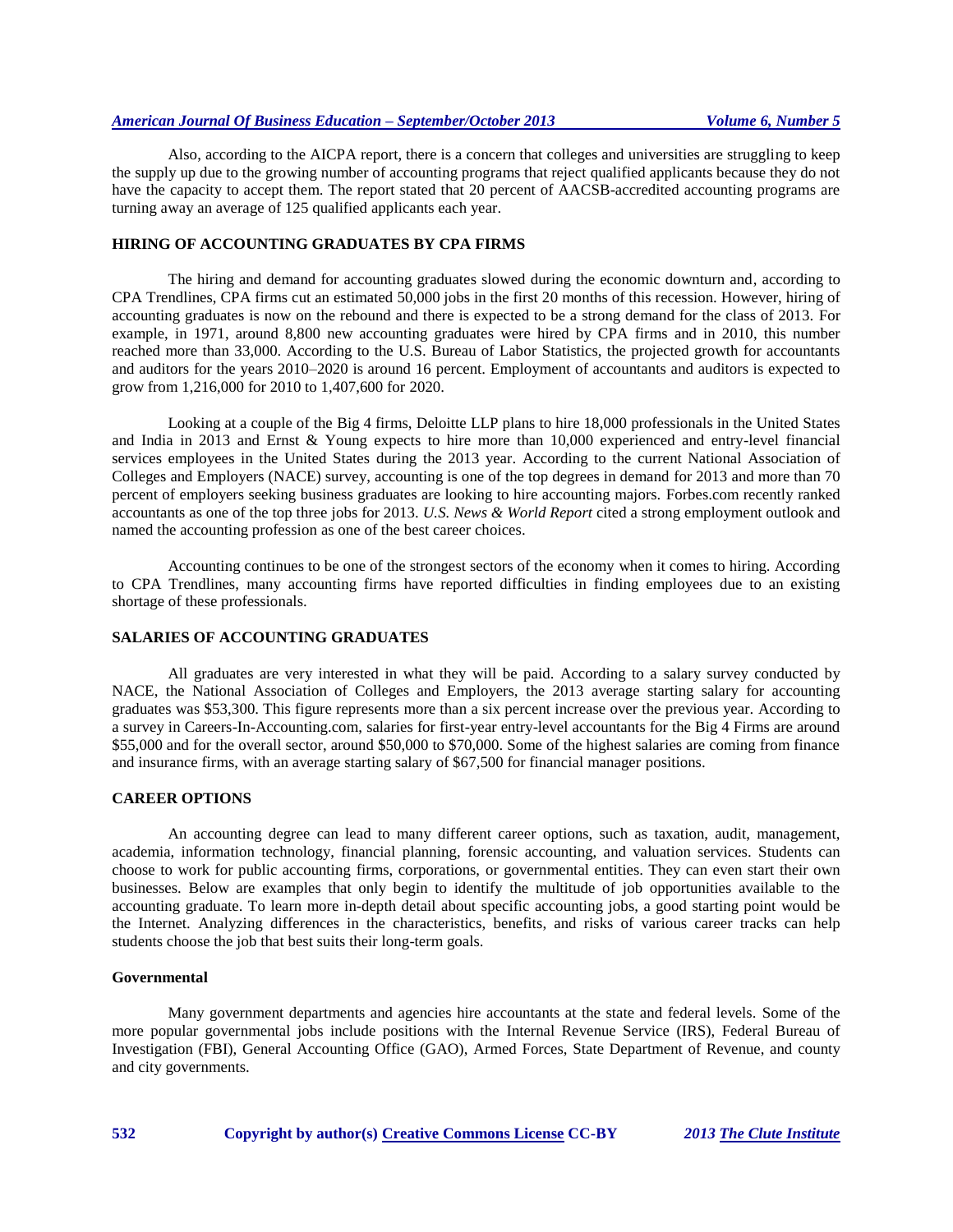An accounting degree is one of the preferred credentials for applicants to the FBI. Many crimes investigated by the FBI involve financial crime and fraud. Although the GAO national office is in Washington, D.C. and most of its employees work there, the GAO has other offices located in major cities across the country.

A few of the positions within the IRS that a student may desire to pursue include revenue agent, special agent, tax auditor, revenue officer, or taxpayer service specialist. There has been much discussion about the opportunities that will be provided to accountants as a result of the implementation of the Patient Protection and Affordable Care Act known as Obamacare. The IRS will be in charge of administering the new healthcare law, including overseeing tax credits and tax increases. The IRS has stated that the tax changes associated with this health reform are substantial and will present a major challenge because this new law represents the largest set of tax law changes in more than 20 years.

#### **Academia**

The American Accounting Association reports that there is an increased demand for those within the accounting industry who hold a PhD because older degree holders are retiring at a rate far greater than the supply of new degree holders entering the field. They estimate that between 500 and 700 accounting faculty per year are retiring while accounting PhD programs in approximately 100 universities in the United States are averaging around 140 graduates per year. In order to encourage more accounting graduates to pursue this career path, the Accounting Doctoral Scholars Program was established, and it will award a \$30,000 yearly stipend for a maximum of four years to qualified candidates. Many universities have even waived tuition for doctoral study and are offering health insurance coverage to attract candidates to enter their PhD programs.

#### **Public Accounting Firms**

Although there may be numerous classifications for accountants, the most common classification division is between public and private accountants. Students are often faced with the dilemma of choosing between the two classifications. The public accounting route includes exposure to more diverse work within different industries. Since public accountants serve multiple clients, this enables them to obtain a large base of accounting knowledge and the ability to understand how many different businesses operate. As a result of this broader experience, switching from public accounting to private accounting can be easier than the transition from private to public. Generally, public accountants will travel more and will have more varied work schedules as well as having to deal with the constant pressure of billable hours.

## **Private**

Private accounting involves providing accounting services for one company rather than a public accounting firm, which sells accounting services to many companies. A private accountant has many choices when choosing which company and the type of company to go to work for. As a private accountant, job duties can vary within the same organization but can include the preparation of monthly financial reports, internal audits, budgeting, cost reports, or working on mergers and acquisitions analysis.

## **Sole Practitioner**

The process of owning and operating a sole-practitioner business is easier than ever before because of Internet access, increasingly inexpensive software, and the ability to use shared office space. Much of the work can be done virtually. Before making the decision to become a sole practitioner, it is important to honestly assess whether or not you are prepared to make this transition financially and emotionally and to adhere to the stringent commitment level that will be required. This type of practice requires someone with entrepreneurial talents, high motivation, and the ability and desire to market the business. Such an endeavor will require extensive planning, hard work, perseverance, and investment. Owning a business can be lucrative and rewarding, but it is always challenging.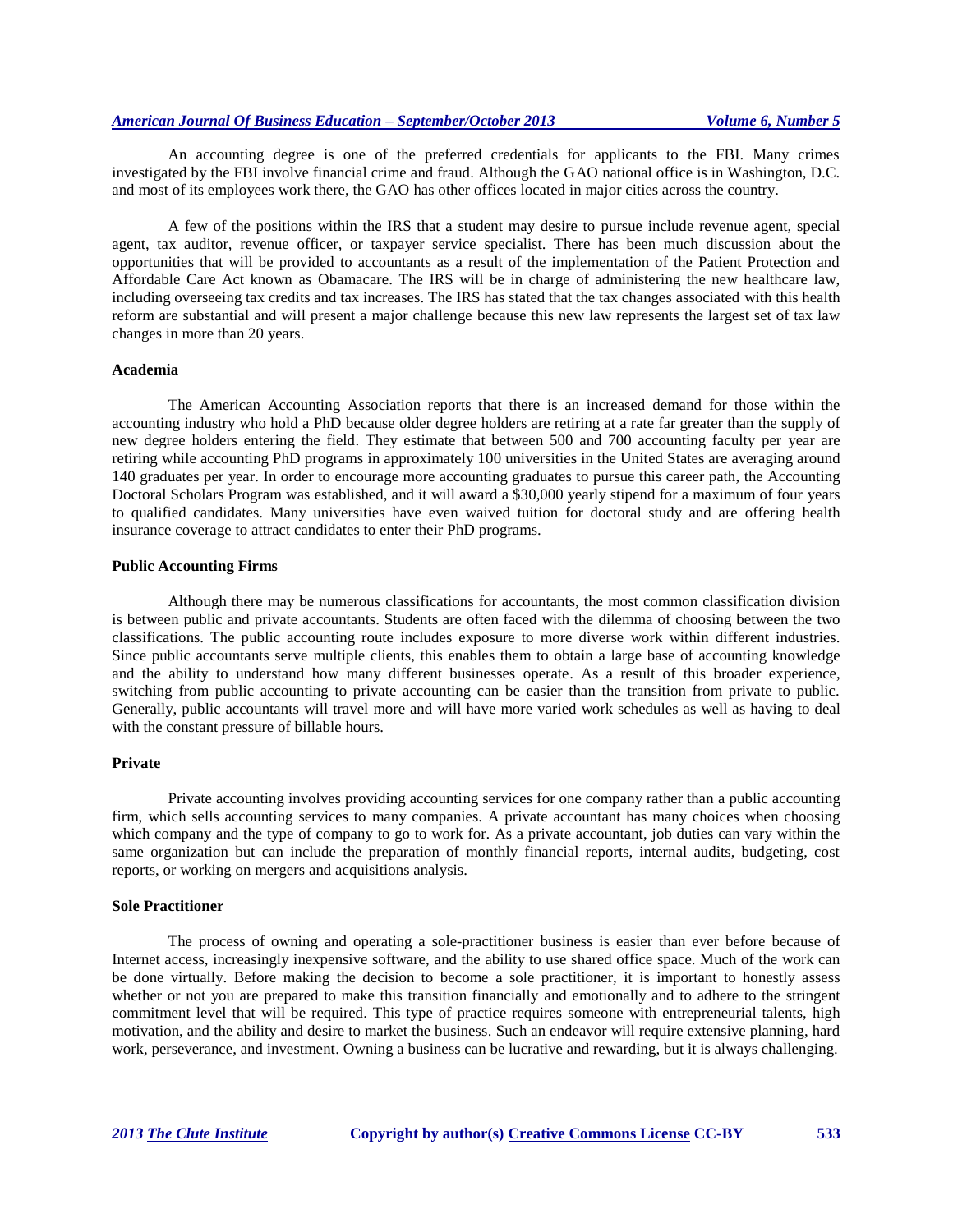# **Certifications**

There are numerous professional certifications available for accountants, including Certified Public Accountant (CPA), Certified Valuation Analyst (CVA), Certified Management Accountant (CMA), Chartered Financial Analyst (CFA), Certified Financial Planner (CFP), Elder Care Specialist (ECS), Certified Fraud Examiner (CFE), Certified Internal Auditor (CIA), and Certified Information Systems Auditor (CISA). The next question is, "Will certification really make a difference in my career?" The short answer is, "Yes." According to Robert Half's, *Guide to Certifications,* there is a heightened demand for accounting professionals who have demonstrated their expertise and commitment to ongoing education by earning professional designations. The results of the Robert Half survey suggest that certifications do add value for career advancement and can provide numerous benefits, including improved career prospects and enhanced earning power. Also, according to the *Robert Half Salary Guide*, those earning professional credentials may receive starting salaries up to 10 percent above the market average. The survey also indicated that in the future, organizations are likely to place even more value on certifications as a means of differentiating top candidates. Specialization is very important in the accounting industry today.

#### **Interview**

The goal of the interview process is to aid in the analysis, assessment, and selection of the best candidate for the job. The hiring process is one of the most essential parts of a company's strategy, and many companies place an incredibly strong emphasis on it. The interviewer is seeking to hire employees who will be an effective match and add value to the company.

It is perplexing that some students spend 20 hours studying for one intermediate accounting exam and then spend one hour preparing for a job interview or show up without any preparation at all. It is understandable that students are tired and under stress in college, but they must be made to understand the great importance of interview preparation. Students must prepare for job interviews and give that process the level of priority it requires.

The interview can be a lengthy screening process that could include several interviews along with a social outing. It is a process of determining which applicant is most qualified and suitable for the position. Interviewers focus on getting to know the candidate's attitude, experience, knowledge, communication skill, and social behavior in order to determine which candidate will be successful in the available position.

Preparation is the key for the student to exude confidence and be successful. For some students, this is a nerve-wracking process. They need to understand that the more they prepare for this process, the less frightening it will be. There are many valuable resources available to the student, such as [Resumeindex.com](http://www.resumeindex.com/interview-questions/) and [Monster.com](http://www.monster.com/) that can be helpful in the preparation for this process. A few helpful hints for the student:

- 1. Make a favorable first impression with a professional physical appearance.
- 2. Prepare a resume that is appealing and the best piece of work that you have ever produced.
- 3. Thoroughly research the specific entity that you are interviewing with.
- 4. Practice by anticipating the typical interview questions and developing suitable answers for each.
- 5. Brush up on your communication and etiquette skills.
- 6. Have questions ready to ask the interviewer.
- 7. Express your interest in the position.
- 8. Conclude by thanking the interviewer for taking the time to meet with you and adhere to the appropriate follow up procedures.

Keep in mind that the interview may be the best chance for the student to make a favorable impression and get the job they so desire. The interview provides the student with a selling opportunity that they need to be ready for.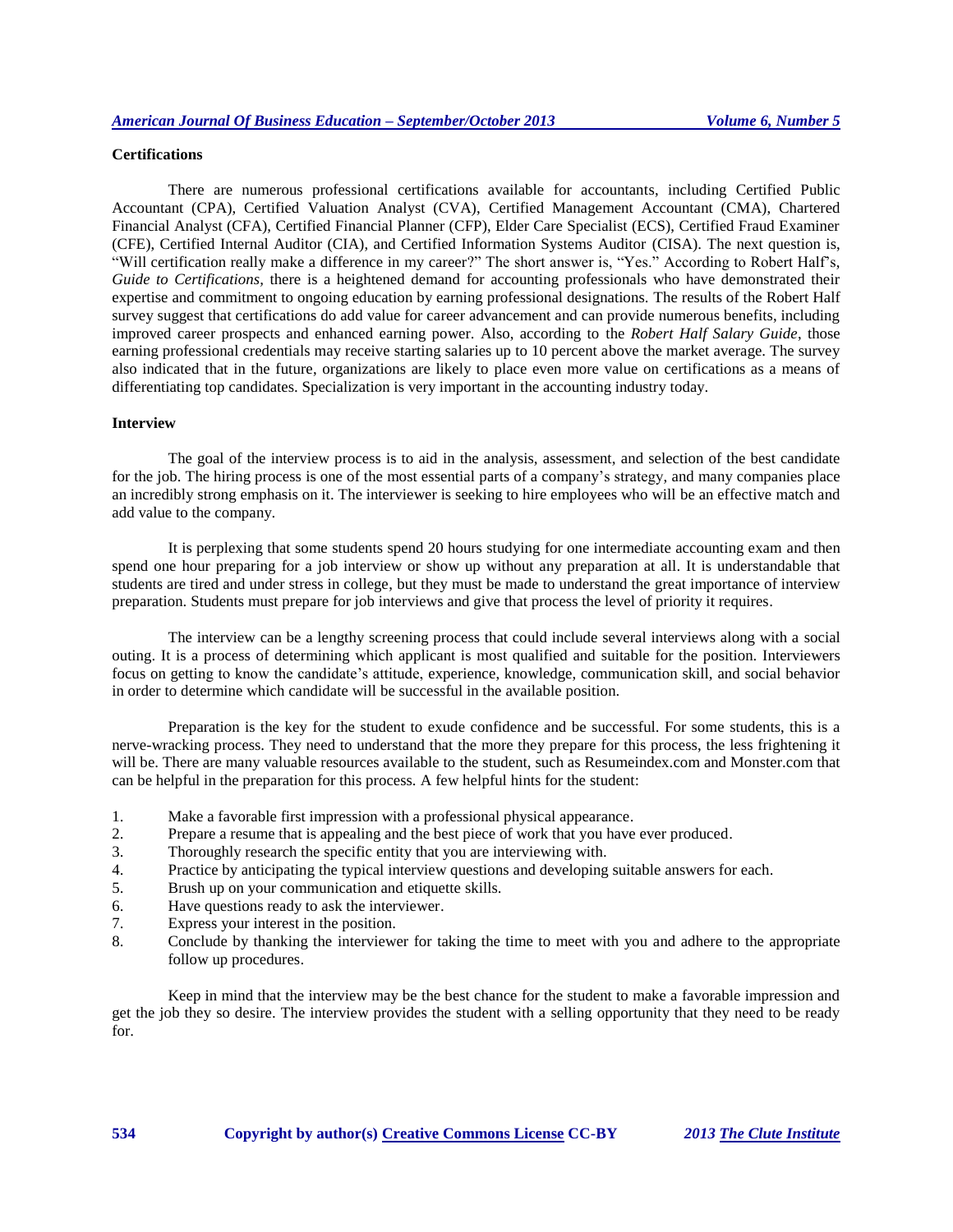## **LOOKING INTO THE FUTURE**

The next decade for the accounting graduate looks bright. At one time many wondered what the collateral damage to the profession would be after all of the accounting scandals that occurred during the early part of the century - WorldCom, Enron, HealthSouth, Tyco, Arthur Andersen, etc. Since these scandals, the accounting profession has been busy restoring public trust and increasing ethics awareness throughout its industry. In 2002, Congress passed the Sarbanes-Oxley Act that created the Public Company Accounting Oversight Board (PCAOB) to help protect investors and the public interest by promoting informative, accurate, and independent audit reports. This act requires that auditors of U.S. public companies be subject to external and independent oversight for the first time in history. All of these changes have resulted in increased business for the accountants.

According to the Intuit 2020 report on the future of the accounting profession, over the next decade the number of small and personal businesses in the U.S. will increase by more than 7 million, and this increase will result in the need for more accounting professionals. Globalization, international business, and an increasing percentage of Web-based businesses will require a broader range of services offered by accountants, such as knowledge of International Reporting Standards (IFRS) and foreign tax codes.

Also, the Intuit 2020 reported that women have been starting small businesses at twice the rate of men during the last decade. This places those women in a position as financial decision makers and makes them an important client segment. Additionally, the report predicts an increase in technology-consulting opportunities, such as security and privacy consulting, as well as data management for accounting professionals.

Another issue of great importance regarding the future for the accountant is the approaching retirement of the baby boomers. The U.S. Census Bureau has predicted that by 2030, one in five Americans will be over the age of 65. Thus, the demand for financial planning, estate planning, and elder care services by accountants is expected to increase.

Accountants are no longer looked upon as bean counters and are much more involved in the strategic decision-making processes within organizations. To be adequately prepared for these new roles, accountants are required to possess strong technical skills, strong communication skills, and the ability to work with a team. In other words, to be successful and ready for the future, the accountant's knowledge and abilities must encompass more than just knowledge of Generally Accepted Accounting Principles.

In 2011, the results of the CPA Horizons 2025 study highlighted the key trends the accounting profession will face in the years leading up to 2025. Results indicated that the profession can expect to face the greatest impact from long-term trends such as technology, globalization, and expanded service offerings. According to the 2011 AICPA Chair, Paul Stahlin, "The overarching theme that emerged from the research is that the entire profession has an incredibly bright future. CPAs will continue to serve as trusted advisors helping others make sense of an increasingly complicated and ever-changing world."

Accounting graduates need to embrace the future with great expectations. They should always plan for the challenges and leverage the opportunities of the future. Be ready to change as the accounting industry changes. Never quit learning and always keep their virtues of integrity and trustworthiness high. After all, trust is the official hallmark of the accounting profession. It looks like a great time to be pursuing accounting as a career path. Businesses will always need accountants whether the times are good or bad. With a better understanding of what to expect, a future in accounting can be exciting and rewarding.

## **AUTHOR INFORMATION**

**Sheree M. Corkern** is an Assistant Professor of Accounting at Mississippi College University. Her research interests involve pedagogical issues and the practical issues that surround the accounting industry. She teaches courses in intermediate accounting, principles of accounting, and accounting information systems. Mailing address: is Mississippi College, School of Business, P.O. Box 4014, Clinton, MS 39058. E-mail: corkern@mc.edu (Corresponding author)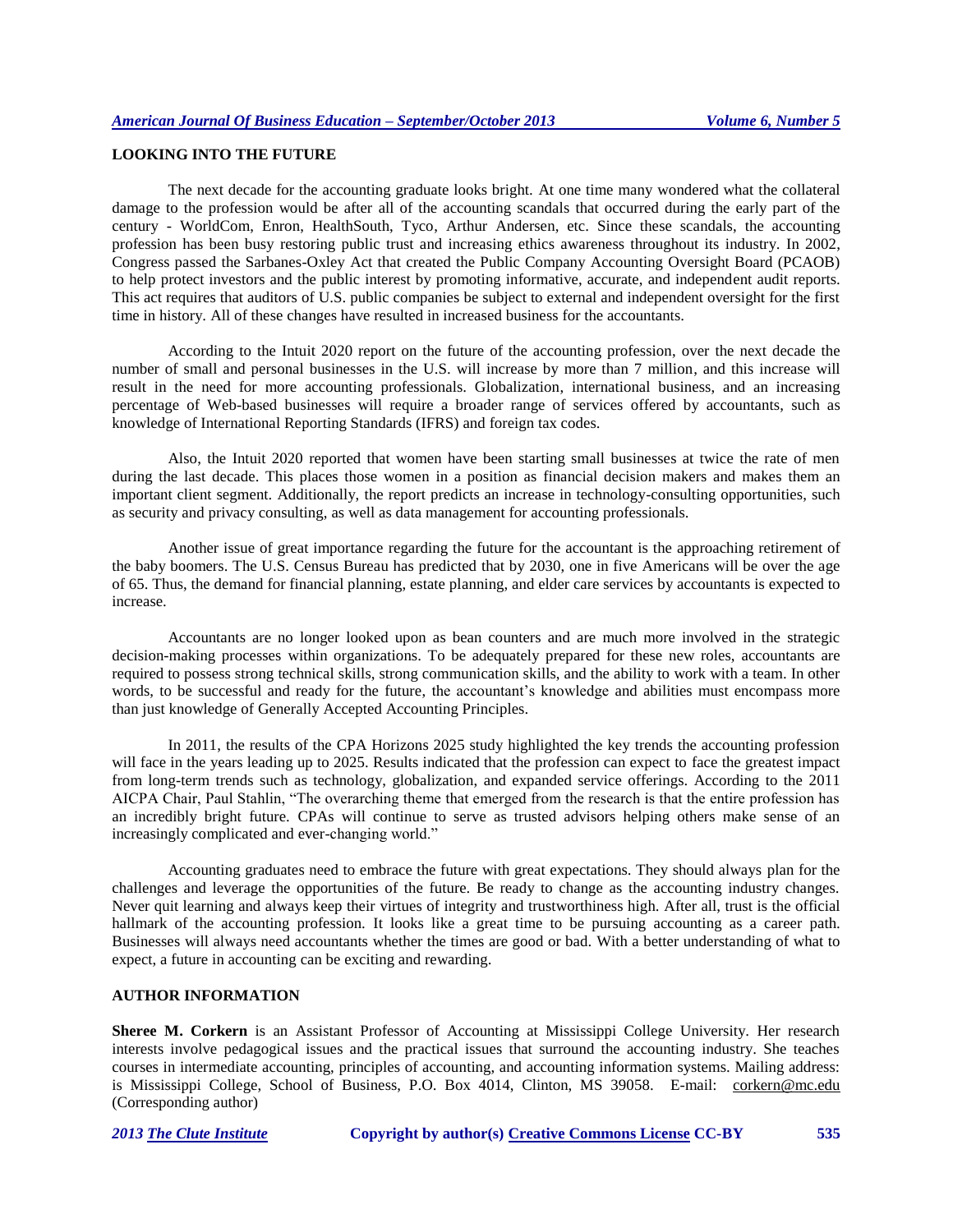**Mark I. Morgan** is an Assistant Professor of Accounting at Mississippi College. His research interests include teaching methods for adult students, current trends in the accounting profession, and issues related to the study of fraud examination. He teaches auditing, graduate auditing, issues in accounting decision-making, fraud examination, and CPA review. Formerly a criminal investigator, he has considerable legal experience prosecuting fraudulent financial cases. Mailing address is Mississippi College, School of Business, P.O. Box 4014, Clinton, MS 39058. E-mail: morgan00@mc.edu

**Sandra B. Parks** is an Assistant Professor of Accounting at Mississippi College. Her research interests include pedagogical issues in the accounting profession. She teaches courses in intermediate accounting, cost accounting, and principles of accounting. Mailing address: is Mississippi College, School of Business, P.O. Box 4014, Clinton, MS 39058. E-mail: sparks@mc.edu

# **REFERENCES**

- 1. American Institute of Certified Public Accountants. (2011). AICPA Survey 2011 edition of Trends in the Supply of Accounting Graduates and the Demand for Public Accounting Recruits. Retrieved from: http://www.aicpa.org/interestareas/accountingeducation/newsandpublications/downloadabledocuments/201 1trendsreport.pdf
- 2. American Institute of Certified Public Accountants. (2011). CPA Horizons 2025 Report. Issued by the AICPA CPA Horizons Advisory Panel. Retrieved from:
- <http://www.aicpa.org/Research/CPAHorizons2025/Pages/CPAHorizonsReport.aspx> 3. American Institute of Certified Public Accountants. (2011). Forward Looking Report Outlines Future of Accounting Profession. Retrieved from: http://www.aicpa.org/press/pressreleases/2011/pages/future-ofaccounting-profession.aspx
- 4. Barney, D. K., & C. Bjornson. (n.d.) Governmental Accounting Career Opportunities. Retrieved from: [http://www.newaccountantusa.com/newsfeat/ip/ip\\_gov.html](http://www.newaccountantusa.com/newsfeat/ip/ip_gov.html)
- 5. Bergner, J. (2009) Pursuing a Ph.D. in Accounting: Walking in With Your Eyes Open. *Journal of Accountancy* Retrieved May 19, 2013, from <http://www.journalofaccountancy.com/web/pursuingaphdinaccounting>
- 6. Boyle, D. M., B. W. Carpenter, D.R. Hermanson, & M. O. Mensah. (2011). Understanding The Accounting and Auditing Faculty Shortage: Perceptions From Practitioners, Deans, and Faculty. Presented to ASBBS annual Conference, Las Vegas.
- 7. Buckstein, J. (n.d.) Recovery of the accounting profession post-Enron. Retrieved from: [http://www.cgapdnet.org/Non\\_VerifiableProducts/ArticlePublication/RecoveryAccountingProfession/Reco](http://www.cga-pdnet.org/Non_VerifiableProducts/ArticlePublication/RecoveryAccountingProfession/RecoveryAccountingProfession_p2.pdf) [veryAccountingProfession\\_p2.pdf](http://www.cga-pdnet.org/Non_VerifiableProducts/ArticlePublication/RecoveryAccountingProfession/RecoveryAccountingProfession_p2.pdf)
- 8. Careers-in-Accounting. (n.d.) Accounting: Salaries. Retrieved from: [http://www.careers-in](http://www.careers-in-accounting.com/acsal.htm)[accounting.com/acsal.htm](http://www.careers-in-accounting.com/acsal.htm)
- 9. Gold, L. (2009). Becoming your own boss (Unabridged) Opportunities abound for young CPAs venturing out on their own. *Accounting Today*, 23(18), 1-45.
- 10. Guthrie, C. P., & A. Jones, III. (2012). Job Burnout In Public Accounting: Understanding Gender differences *Journal of Managerial Issues* 24(4), 390-411.
- 11. Importance of Interview for Employers and Job Seekers. (n.d.) Retrieved from: [http://kalyan](http://kalyan-city.blogspot.com/2011/07/importance-of-interview-for-employers.html)[city.blogspot.com/2011/07/importance-of-interview-for-employers.html](http://kalyan-city.blogspot.com/2011/07/importance-of-interview-for-employers.html)
- 12. *Inside Public Accounting IPA Special Report The 2012 IPA* 100 Vol. 26, No. 8 August 2012 Retrieved from[: http://www.blueandco.com/docs/top100\\_2012.pdf](http://www.blueandco.com/docs/top100_2012.pdf)
- 13. Intuit. (2011). 2020 Report Future Of The Accounting Profession. Retrieved May 16, 2013, from http://http-download.intuit.com/http.intuit/CMO/intuit/futureofsmallbusiness/intuit\_2020\_report.pdf
- 14. NACE job outlook 2013. (2012). NACE Job Outlook 2013. In 2 Job Outlook 2013 National Association of Colleges and Employers. Retrieved from:
- <http://www.unco.edu/careers/assets/documents/NACEJobOutlookNov2013.pd>
- 15. Nimmo, K. (2012). Thousands of New IRS Agents Hired to Enforce Obamacare. Retrieved from: <http://www.inflowars.com/thousands-of-new-irs-agents-to-be-hired-to-enforce-obamacare/>
- 16. Nixon, R. (n.d.) The Future Of The Accounting Profession. Retrieved from: http://proactiveaccountants.net/images/FutureAccounting.pdf
- **536 Copyright by author(s) [Creative Commons License](http://creativecommons.org/licenses/by/3.0/) CC-BY** *2013 [The Clute Institute](http://www.cluteinstitute.com/)*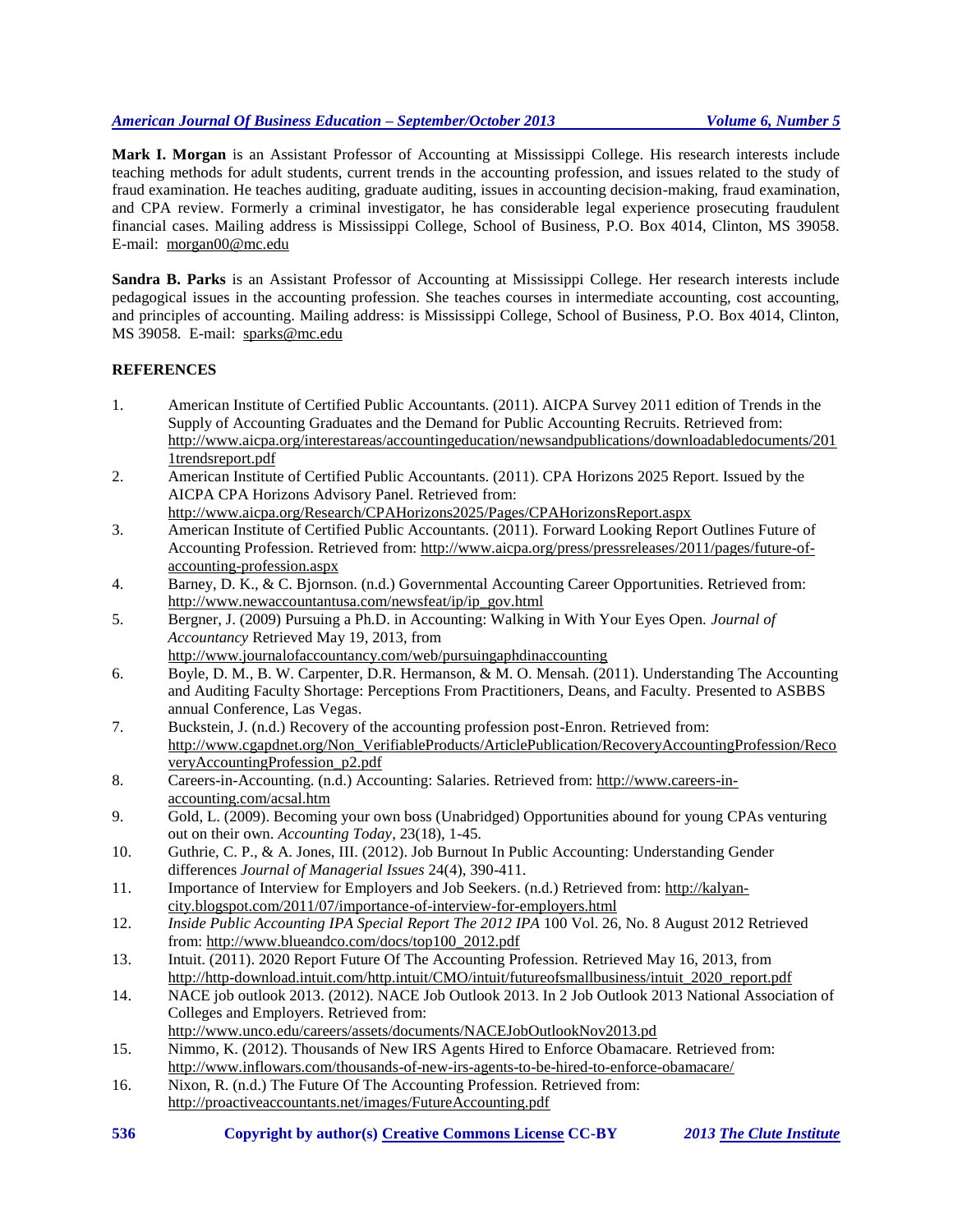17. Pounder, B. (2012). Public vs. Private: A Very Blurry Line *Strategic Finance*. 94(1) 19-21.

18. Pubic Company Accounting Oversight Board (PCAOB). (n.d.) About the PCAOB. Retrieved May 11, 2013, from<http://pcaobus.org/about/pages/default.aspx>

- 19. Quast, L. (n.d.) 4 Ways To Improve Your Hiring Process. Retrieved from: [http://www.forbes.com/fdc/welcome\\_mjx.shtml](http://www.forbes.com/fdc/welcome_mjx.shtml)
- 20. Report of the AAA/AAPLG Ad Hoc Committee to Assess the Supply and Demand for Accounting Ph.D.s. Retrieved from: http://free-doc-lib.com/book/supply-and-demand-for-accounting-ph-d-the-1.pdf
- 21. Robert Half (2013). Guide to Certifications for Accounting, Finance and Operations Management. Retrieved from: [http://m.accountingweb.com/sites/default/files/guide\\_to\\_certifications\\_robert\\_half.pdf](http://m.accountingweb.com/sites/default/files/guide_to_certifications_robert_half.pdf)
- 22. Robert Half (2013). Robert Half Salary Guide. Retrieved from: http://www.rhi.com/SalaryGuides
- 23. Ruff, M., J. C. Thibodeau, & J. C. Bedard. (2009)[. A Profession's](http://web.ebscohost.com.ezproxy.mc.edu:2048/ehost/viewarticle?data=dGJyMPPp44rp2%2fdV0%2bnjisfk5Ie44uOE3%2bTiRuvX54as2%2baH8eq%2bTa2nt0ewpq9LnqeuUrGuuEmuls5lpOrweezp33vy3%2b2G59q7SbGms0yvrbM%2b6tfsf7vb7D7i2Lt68t6kjN%2fdu1nMnN%2bGu6m0ULKqtk23nOSH8OPfjLvc84Tq6uOQ8gAA&hid=11) Response to a Looming Shortage: [Closing the Gap in the Supply of Accounting Faculty.](http://web.ebscohost.com.ezproxy.mc.edu:2048/ehost/viewarticle?data=dGJyMPPp44rp2%2fdV0%2bnjisfk5Ie44uOE3%2bTiRuvX54as2%2baH8eq%2bTa2nt0ewpq9LnqeuUrGuuEmuls5lpOrweezp33vy3%2b2G59q7SbGms0yvrbM%2b6tfsf7vb7D7i2Lt68t6kjN%2fdu1nMnN%2bGu6m0ULKqtk23nOSH8OPfjLvc84Tq6uOQ8gAA&hid=11) *Journal of Accountancy*. 207(3), 36-40.
- 24. Ryan, R. (2010). Should I stay or should I go? *Accounting Today*. 24(16), 54-54.
- 25. Sahadi, J. (2013). CNNMoney. IRS role in Obamacare. Retrieved from: <http://money.cnn.com/2013/05/28/pf/taxes/irs/-jea;tj-reform/index.html>
- 26. Smith, J. (2012). Forbes.com. The Top Jobs for 2013. Retrieved from: http://www.forbes.com/sites/jacquelynsmith/2012/12/06/the-top-jobs-for-2013/
- 27. Telberg, R. (2013). CPA Trendlines. After an Economic Pause, the Accounting Industry Restarts Expansion Engines. Retrieved from: [http://cpatrendlines.com/?s=after+an+economic+pause+the+accounting+industry+restarts+expansion+engi](http://cpatrendlines.com/?s=after+an+economic+pause+the+accounting+industry+restarts+expansion+engine) [ne](http://cpatrendlines.com/?s=after+an+economic+pause+the+accounting+industry+restarts+expansion+engine)
- 28. U. S. Bureau of Labor Statistics. (2013). Accountants and Auditors: Occupational Outlook Handbook. Retrieved from: <http://www.bls.gov/ooh/Business-and-Financial/Accountants-and-auditors.htm>
- 29. U. S. Census Bureau. (2010). The Next Four Decades The Older Population in the United States: 2010 to 2050. Retrieved from: <http://www.census.gov/prod/2010pubs/p25-1138.pdf>
- 30. U. S. News & World Report. (2013). Best Business Jobs Accountant. Retrieved from: <http://money.usnews.com/careers/best-jobs/accountant>